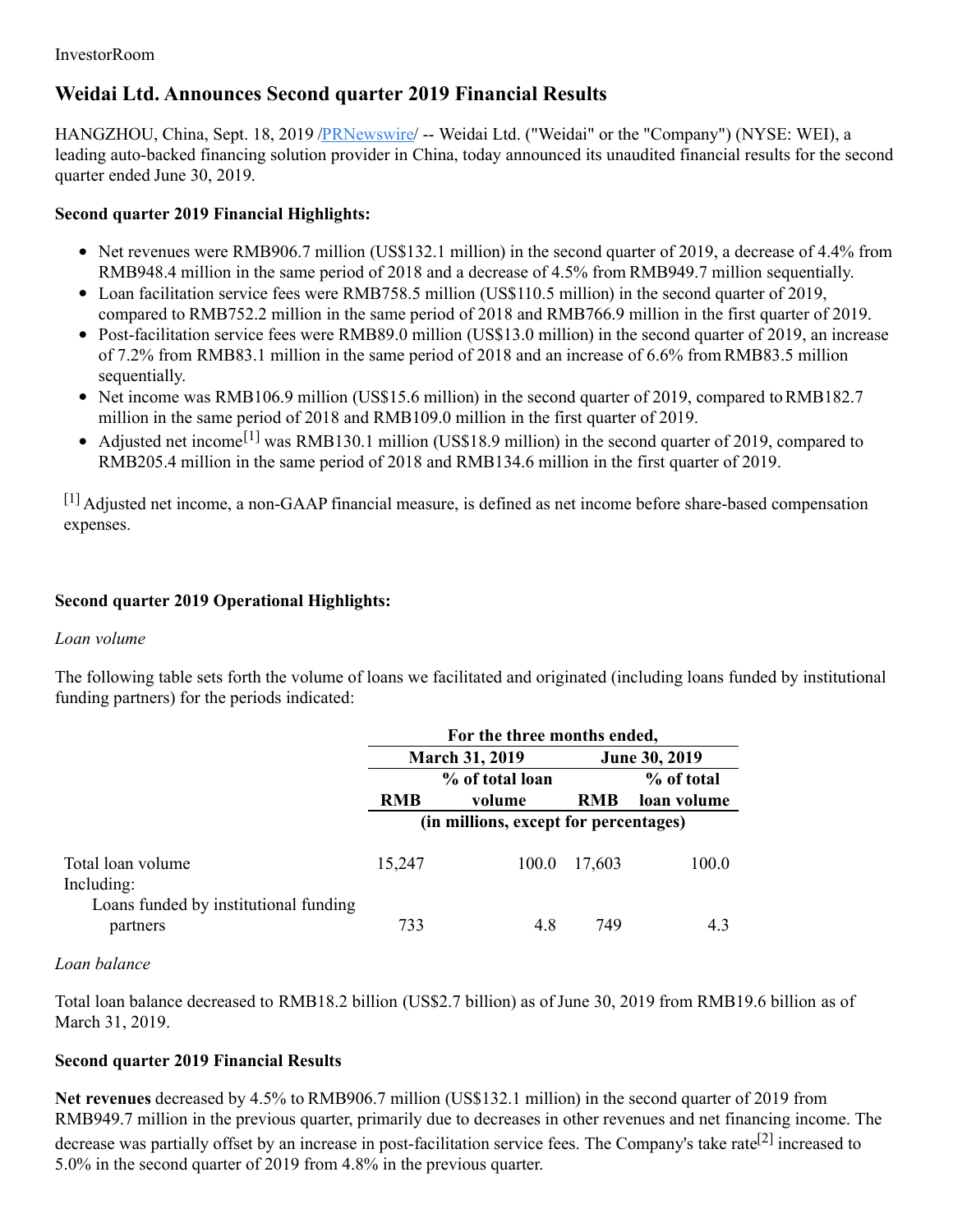- *Loan facilitation service fees* remained relatively stable at RMB758.5 million (US\$110.5 million) in the second quarter of 2019, compared to RMB766.9 million in the previous quarter. In the second quarter of 2019, the impact of applying ASC 606 resulted in a decrease in loan facilitation service fees of RMB 126.4 million (US\$18.4 million).
- *Post-facilitation service fees* increased by 6.6% to RMB89.0 million (US\$13.0 million) in the second quarter of 2019, from RMB83.5 million in the previous quarter.
- *Other revenues* decreased by 58.5% to RMB21.4 million (US\$3.1 million) in the second quarter of 2019, from RMB51.6 million in the previous quarter, primarily due to the reclassification of insurance revenue, which previously was recorded under other revenues, to loan facilitation service fees and post-facilitation service fees according to its nature.
- *Net financing income* decreased by 20.7% to RMB37.8 million (US\$5.5 million) in the second quarter of 2019, from RMB47.7 million in the previous quarter, primarily due to a decrease in loan balance of the Company's onbalance sheet loans.

 $[2]$  "Take rate" is defined as dividing net revenue of a certain period by the period end loan balance.

**Provision for loans and advances** increased by 3.3% to RMB252.3 million (US\$36.8 million) in the second quarter of 2019, from RMB244.1 million in the previous quarter. Provision for loans and advances as a percentage of total loan volume decreased to 1.4% in the second quarter of 2019 from 1.6% in the previous quarter. Provision for loans and advances as a percentage of net revenue increased to 27.8% in the second quarter of 2019 from 25.7% in the previous quarter.

**Operating costs and expenses** decreased by 2.4% to RMB566.7 million (US\$82.5 million) in the second quarter of 2019, from RMB580.8 million in the previous quarter. Operating costs and expenses as a percentage of net revenues increased to 62.5% in the second quarter of 2019 from 61.2% in the previous quarter.

- *Provision for financial guarantee liabilities* increased by 53.5% to RMB82.7 million (US\$12.0 million) in the second quarter of 2019, from RMB53.9 million in the previous quarter.
- *Origination and servicing expenses* decreased by 15.2% to RMB319.1 million (US\$46.5 million) for the second quarter of 2019 from RMB376.4 million in the previous quarter, primarily due to continued cost optimization efforts. Origination and servicing expenses as a percentage of net revenues decreased to 35.2% in the second quarter of 2019 from 39.6% in the previous quarter.
- *Sales and marketing expenses* increased by 56.4% to RMB76.4 million (US\$11.1 million) for the second quarter of 2019 from RMB48.9 million in the previous quarter, primarily due to an increase in online marketing activities in the second quarter of 2019.
- *General and administrative expenses* decreased by 23.5% to RMB58.2 million (US\$8.5 million) for the second quarter of 2019 from RMB76.1 million in the previous quarter. The decrease was primarily due to a decrease in staff costs.
- *Research and development expenses* increased by 18.3% to RMB30.2 million (US\$4.4 million) in the second quarter of 2019 from RMB25.5 million in the previous quarter, primarily due to continued investment in technology infrastructure and systems.

**Share-based compensation expenses** decreased by 9.5% to RMB23.2 million (US\$3.4 million) in the second quarter of 2019, from RMB25.6 million in the previous quarter.

**Income tax expenses** decreased by 64.7% to RMB13.4 million (US\$2.0 million) for the second quarter of 2019, from RMB38.1 million in the previous quarter.

**Net income** decreased by 1.9% to RMB106.9 million (US\$15.6 million) in the second quarter of 2019, from RMB109.0 million in the previous quarter.

**Net income and comprehensive income attributable to ordinary shareholders** decreased by 2.0% to RMB103.3 million (US\$15.1 million) in the second quarter of 2019, from RMB105.4 million in the previous quarter.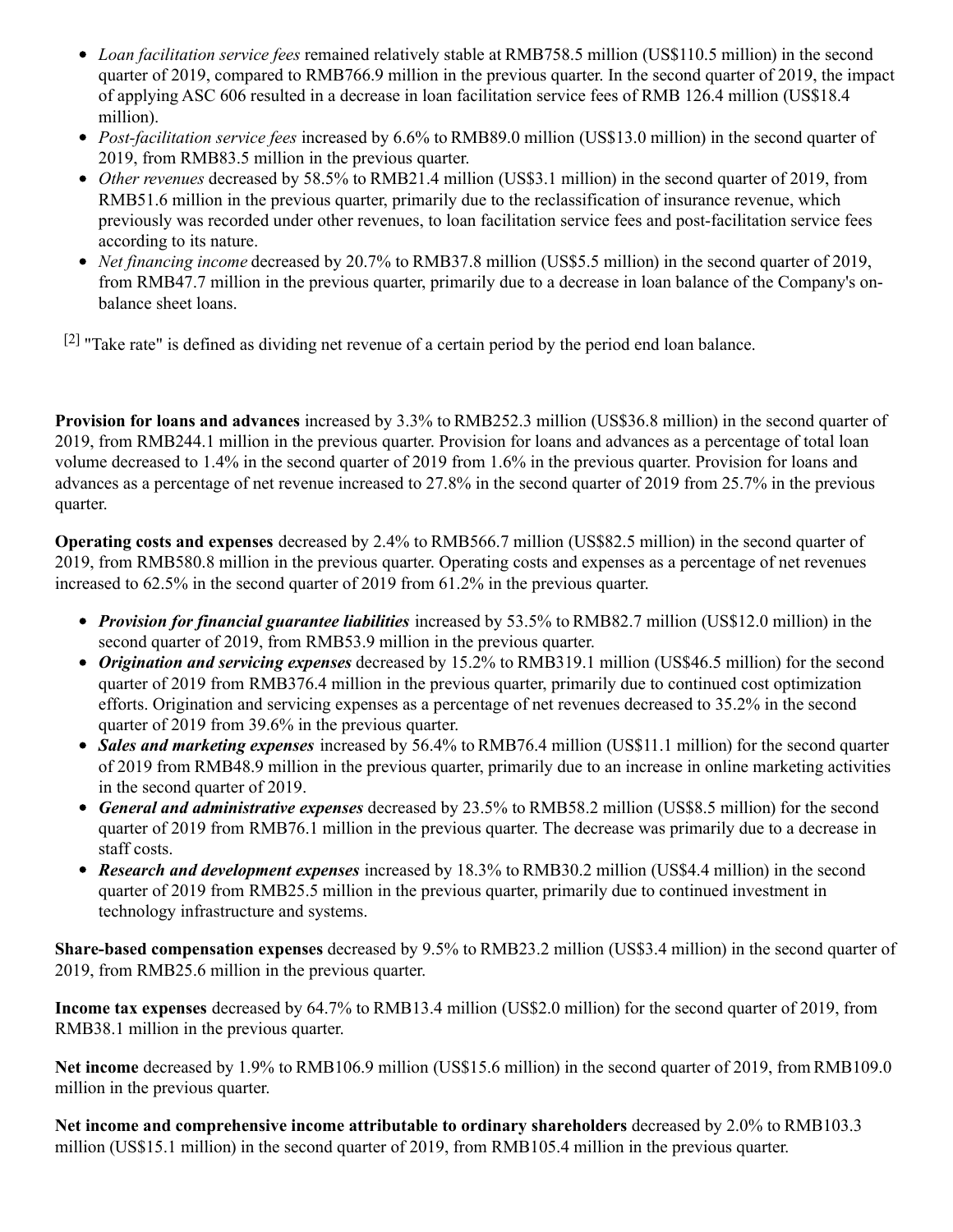**Adjusted net income** decreased by 3.3% to RMB130.1 million (US\$18.9 million) in the second quarter of 2019, from RMB134.6 million in the previous quarter.

### **Recent Developments**

### *Change of Custodian Bank*

To provide better and more efficient services to borrowers and investors, the Company changed its custodian bank to Sichuan Xinwang Bank Co., Ltd., the third privately-owned Internet bank in China, in August 2019, after its custodian agreement with Xiamen Bank had expired.

### *Change of accounting treatment for certain consumption loans*

From July 1, 2019 onwards, the Company no longer provided financial guarantees to online investors for consumption loans pursuant to regulatory requirements. As a result, no guarantee liability will be recorded for new consumption loans facilitated after July 1, 2019.

### *Filing of Annual Report on Form 20-F*

The Company filed its annual report on Form 20-F for the fiscal year ended December 31, 2018 with the Securities and Exchange Commission on April 16, 2019 (U.S. Time). The annual report on Form 20-F can be accessed on the Company's investor relations website at <https://weidai.investorroom.com/>.

Weidai will provide a hard copy of the annual report containing its audited consolidated financial statements, free of charge, to its shareholders and ADS holders upon request. Requests should be directed to Investor Relations department, 50/F, West Building, Fortune Finance Center, No. 33 Jiefang East Road, Jianggan District, Hangzhou, Zhejiang Province, the People's Republic of China.

#### **Use of Non-GAAP Financial Measures**

The Company uses adjusted net income, a non-GAAP financial measure, in evaluating its operating results and for financial and operational decision-making purposes. The Company believes that adjusted net income helps identify underlying trends in its business by excluding the impact of share-based compensation expenses. The Company believes that adjusted net income provides useful information about its operating results, enhances the overall understanding of its past performance and future prospects and allows for greater visibility with respect to key metrics used by the Company's management in its financial and operational decision-making.

Adjusted net income is not defined under U.S. GAAP and is not presented in accordance with U.S. GAAP. This non-GAAP financial measure has limitations as an analytical tool, and when assessing the Company's operating performance, cash flows or liquidity, investors should not consider it in isolation, or as a substitute for net income, cash flows provided by operating activities or other consolidated statements of operation and cash flow data prepared in accordance with U.S. GAAP. The Company encourages investors and others to review its financial information in its entirety and not rely on a single financial measure.

For more information on this non-GAAP financial measure, please see the table captioned "Reconciliations of GAAP and Non-GAAP results" set forth at the end of this press release.

#### **About Weidai Ltd.**

Weidai Ltd. is a pioneer and leading auto-backed financing solution provider in China supported by sophisticated and effective risk management system and technology. The Company transforms used automobiles, a type of "non-standard" collateral, into investable assets, to provide accessible credit for China's small and micro enterprises, and connects the borrowers with both online investors and institutional funding partners through its platform.

For more information, please visit [http://weidai.investorroom.com/.](http://weidai.investorroom.com/)

#### **Exchange Rate Information**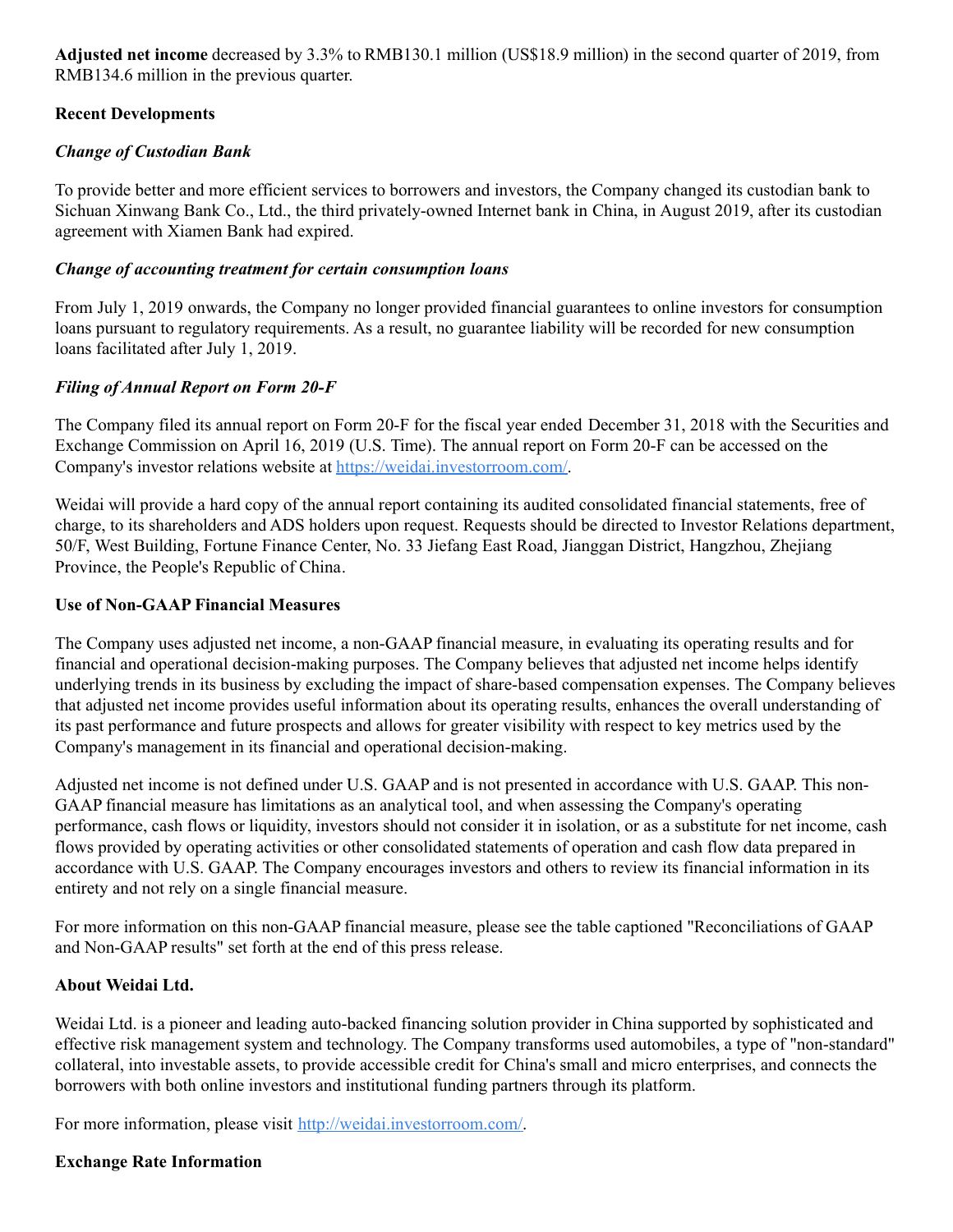This announcement contains translations of certain RMB amounts into U.S. dollars at a specified rate solely for the convenience of the reader. Unless otherwise noted, all translations from RMB to U.S. dollars are made at a rate of RMB6.8650 to US\$1.00, the noon buying rate on June 28, 2019 set forth in the H.10 statistical release of the U.S. Federal Reserve Board.

### **Safe Harbor Statement**

This press release contains forward-looking statements. These statements constitute "forward-looking" statements within the meaning of Section 21E of the Securities Exchange Act of 1934, as amended, and as defined in the U.S. Private Securities Litigation Reform Act of 1995. These forward-looking statements can be identified by terminology such as "will," "expects," "anticipates," "future," "intends," "plans," "believes," "estimates," "target," "confident" and similar statements. Weidai may also make written or oral forward-looking statements in its periodic reports to the SEC, in its annual report to shareholders, in press releases and other written materials and in oral statements made by its officers, directors or employees to third parties. Statements that are not historical facts, including statements about Weidai's beliefs and expectations, are forward-looking statements. Such statements are based upon management's current expectations and current market and operating conditions, and relate to events that involve known or unknown risks, uncertainties and other factors, all of which are difficult to predict and many of which are beyond the Company's control. Forward-looking statements involve risks, uncertainties and other factors that could cause actual results to differ materially from those contained in any such statements. Potential risks and uncertainties include, but are not limited the following: Weidai's goal and strategies; Weidai's expansion plans; Weidai's future business development, financial condition and results of operations; Weidai's expectations regarding demand for, and market acceptance of, its solutions and services; Weidai's expectations regarding keeping and strengthening its relationships with borrowers, investors and financial institutions and other platform participants; general economic and business conditions; Weidai's assumptions underlying or related to any of the foregoing regulations and governmental policies relating to the online consumer finance industry in China; and Weidai's ability to meet the standards necessary to maintain listing of its ADSs on the NYSE, including its ability to cure any non-compliance with the NYSE's continued listing criteria. Further information regarding these and other risks, uncertainties or factors is included in the Company's filings with the U.S. Securities and Exchange Commission. All information provided in this press release is as of the date of this press release, and Weidai does not undertake any obligation to update any forward-looking statement as a result of new information, future events or otherwise, except as required under applicable law.

## **For investor and media inquiries, please contact:**

In China:

Christensen Mr. Christian Arnell Tel: +86-10-5900-1548 E-mail: [carnell@christensenir.com](mailto:carnell@christensenir.com)

In US:

Christensen Ms. Linda Bergkamp Tel: +1-480-614-3004 E-mail: [lbergkamp@christensenir.com](mailto:lbergkamp@christensenir.com)

# **WEIDAI LTD. UNAUDITED INTERIM CONDENSED CONSOLIDATED BALANCE SHEETS (All amounts in thousands, except share data, or otherwise noted)**

**As of March 31, As of June 30,**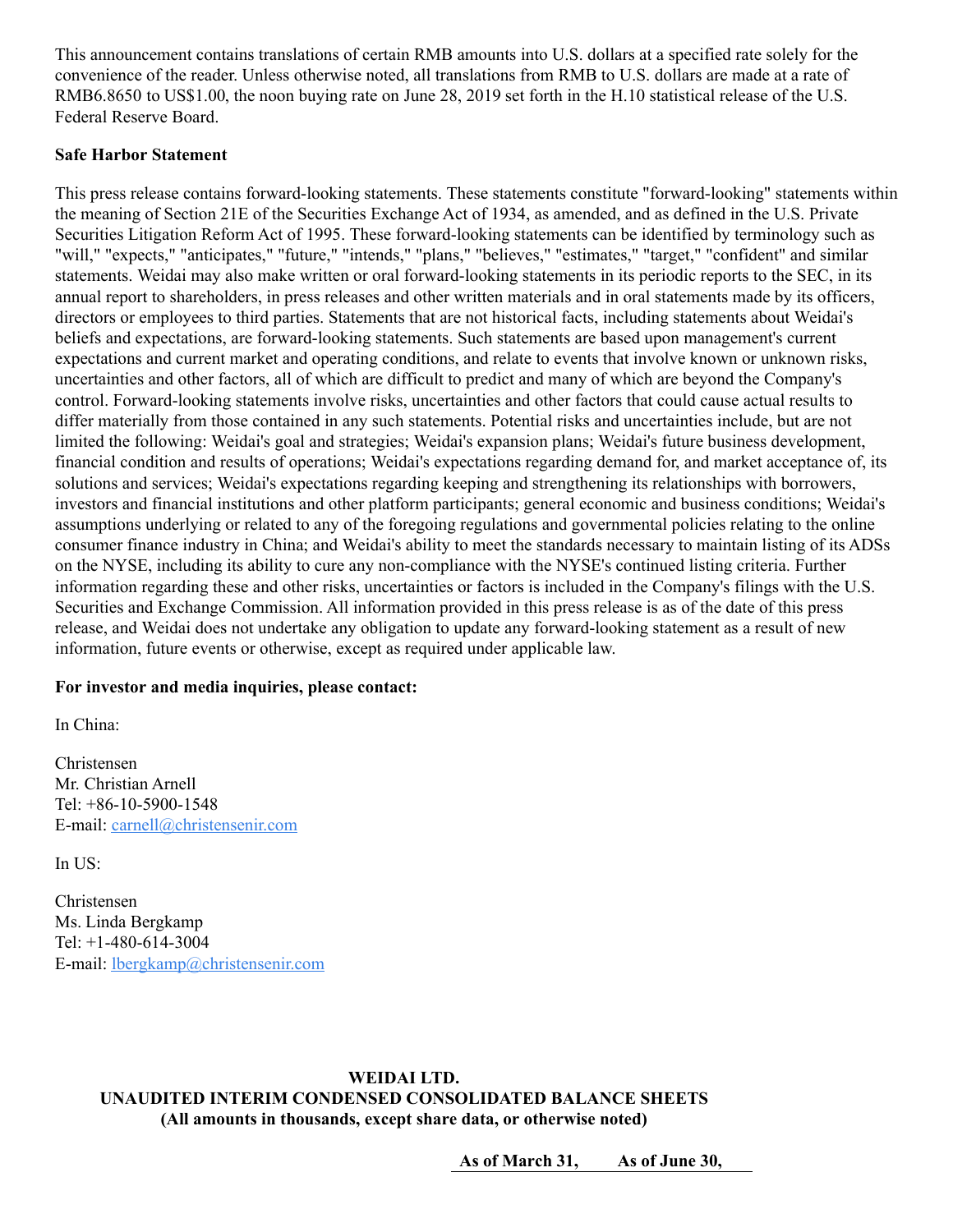|                                                                                                                                                                                                                                                                                                                                                    | <b>RWB</b><br><b>RMB</b> <sup>2019</sup>  |                                            | US\$                                  |
|----------------------------------------------------------------------------------------------------------------------------------------------------------------------------------------------------------------------------------------------------------------------------------------------------------------------------------------------------|-------------------------------------------|--------------------------------------------|---------------------------------------|
|                                                                                                                                                                                                                                                                                                                                                    | (in thousands)                            |                                            |                                       |
| <b>ASSETS</b>                                                                                                                                                                                                                                                                                                                                      |                                           |                                            |                                       |
| <b>Current assets:</b>                                                                                                                                                                                                                                                                                                                             |                                           |                                            |                                       |
| Cash and cash equivalents                                                                                                                                                                                                                                                                                                                          | 1,472,593                                 | 862,841                                    | 125,687                               |
| Restricted cash                                                                                                                                                                                                                                                                                                                                    | 838,961                                   | 806,203                                    | 117,437                               |
| Loans and advances, net                                                                                                                                                                                                                                                                                                                            | 1,155,368                                 | 1,676,616                                  | 244,227                               |
| Contract assets                                                                                                                                                                                                                                                                                                                                    | 944,495                                   | 840,125                                    | 122,378                               |
| Short-term investments                                                                                                                                                                                                                                                                                                                             | 222,920                                   | 336,192                                    | 48,972                                |
| Prepaid expenses and other assets                                                                                                                                                                                                                                                                                                                  | 483,135                                   | 562,560                                    | 81,946                                |
| Amounts due from related parties                                                                                                                                                                                                                                                                                                                   | 17,198                                    | 38,746                                     | 5,644                                 |
| <b>Total current assets</b>                                                                                                                                                                                                                                                                                                                        | 5,134,670                                 | 5,123,283                                  | 746,291                               |
|                                                                                                                                                                                                                                                                                                                                                    |                                           |                                            |                                       |
| <b>Non-current assets:</b>                                                                                                                                                                                                                                                                                                                         |                                           |                                            |                                       |
| Restricted cash                                                                                                                                                                                                                                                                                                                                    | 27,901                                    | 31,547                                     | 4,595                                 |
| Long-term investments                                                                                                                                                                                                                                                                                                                              | 13,333                                    | 13,333                                     | 1,942                                 |
| Loans and advances, net                                                                                                                                                                                                                                                                                                                            | 402,260                                   | 211,829                                    | 30,856                                |
| Prepaid expenses and other assets                                                                                                                                                                                                                                                                                                                  | 5,606                                     | 9,606                                      | 1,399                                 |
| Property, equipment and software, net                                                                                                                                                                                                                                                                                                              | 81,568                                    | 74,156                                     | 10,802                                |
| Goodwill                                                                                                                                                                                                                                                                                                                                           | 5,812                                     | 5,812                                      | 847                                   |
| Contract assets.                                                                                                                                                                                                                                                                                                                                   | 366,060                                   | 343,982                                    | 50,107                                |
| Deferred tax assets                                                                                                                                                                                                                                                                                                                                | 317,498                                   | 388,404                                    | 56,577                                |
| <b>Total non-current assets</b>                                                                                                                                                                                                                                                                                                                    | 1,220,038                                 | 1,078,669                                  | 157,125                               |
| <b>Total assets</b>                                                                                                                                                                                                                                                                                                                                | 6,354,708                                 | 6,201,952                                  | 903,416                               |
| recourse to the primary beneficiary of<br>RMB2,231,239 and RMB2,195,061<br>(US\$319,747) as of March 31, 2019 and June 30,<br>2019, respectively):<br>Payable to institutional funding partners and<br>online investors<br>Current account with online investors and<br>borrowers.<br>Income tax payable<br>Accrued expenses and other liabilities | 504,402<br>1,197,838<br>94,959<br>451,253 | 456,764<br>1,187,500<br>117,644<br>431,344 | 66,535<br>172,979<br>17,137<br>62,832 |
| Amounts due to related parties                                                                                                                                                                                                                                                                                                                     | 14,705                                    | 21,142                                     | 3,080                                 |
| Contract liabilities                                                                                                                                                                                                                                                                                                                               | 22,918                                    | 19,573                                     | 2,851                                 |
| <b>Total current liabilities</b>                                                                                                                                                                                                                                                                                                                   | 2,286,075                                 | 2,233,967                                  | 325,414                               |
| Non-current liabilities (including non-current<br>liabilities of the consolidated VIE and<br>subsidiaries without recourse to the primary<br>beneficiary of RMB726,598 and RMB497,732<br>(US\$72,503) as of March 31, 2019 and June 30,<br>2019, respectively):                                                                                    |                                           |                                            |                                       |
| Payable to institutional funding partners and                                                                                                                                                                                                                                                                                                      |                                           |                                            |                                       |
| online investors                                                                                                                                                                                                                                                                                                                                   | 425,875                                   | 222,906                                    | 32,470                                |
| Contract liabilities                                                                                                                                                                                                                                                                                                                               | 6,041                                     | 18,637                                     | 2,715                                 |
| Other non-current liabilities                                                                                                                                                                                                                                                                                                                      | 14,615                                    | 22,459                                     | 3,272                                 |
| Deferred tax liabilities                                                                                                                                                                                                                                                                                                                           | 280,067                                   | 233,730                                    | 34,046                                |
| <b>Total non-current liabilities</b>                                                                                                                                                                                                                                                                                                               | 726,598                                   | 497,732                                    | 72,503                                |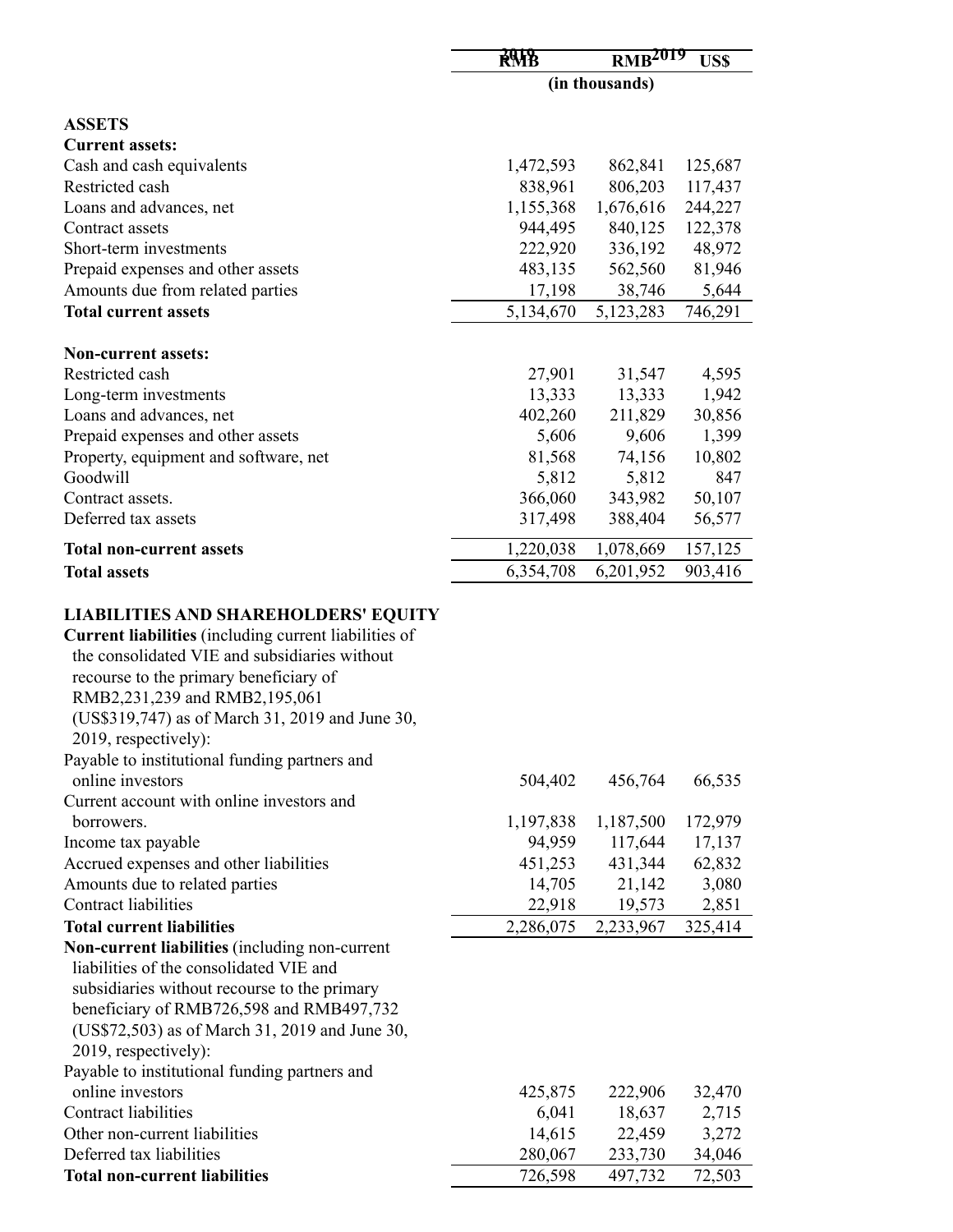| <b>Total liabilities</b>                                                                                          |           | 3,012,673 2,731,699            | 397,917          |
|-------------------------------------------------------------------------------------------------------------------|-----------|--------------------------------|------------------|
| <b>Shareholders' equity</b><br>Class A ordinary shares (par value of<br>US\$0.000002 per share; 35,375,777 shares |           |                                |                  |
| issued and outstanding as of March 31, 2019 and<br>June 30, 2019)                                                 |           |                                |                  |
| Class B ordinary shares (par value of<br>US\$0.000002 per share; 35,071,400 shares                                |           |                                |                  |
| issued and outstanding as of March 31, 2019 and<br>June 30, 2019)                                                 |           | 1                              |                  |
| Additional paid-in capital<br>Accumulated other comprehensive loss                                                | (8,253)   | 1,196,580 1,219,767<br>(2,984) | 177,679<br>(435) |
| Retained earnings                                                                                                 |           | 2,144,968 2,248,289            | 327,500          |
| Total Weidai Ltd. shareholders' equity                                                                            | 3,333,296 | 3,465,073                      | 504,744          |
| Noncontrolling interests                                                                                          | 8,739     | 5,180                          | 755              |
| Total shareholders' equity                                                                                        | 3,342,035 | 3,470,253                      | 505,499          |
| <b>TOTAL LIABILITIES AND</b><br><b>SHAREHOLDERS' EQUITY</b>                                                       | 6,354,708 | 6,201,952                      | 903,416          |

## **Weidai Ltd. UNAUDITED INTERIM CONDENSED CONSOLIDATED STATEMENTS OF COMPREHENSIVE INCOME (All amounts in thousands, except share data, or otherwise noted)**

|                                           | <b>Three Months Ended</b>                                    | <b>Three Months Ended</b> |           |
|-------------------------------------------|--------------------------------------------------------------|---------------------------|-----------|
|                                           | March 31, 2019                                               | June 30, 2019             |           |
|                                           | <b>RMB</b>                                                   | <b>RMB</b>                | US\$      |
|                                           | (in thousands, except for share, per share and per ADS data) |                           |           |
| Net revenues:                             |                                                              |                           |           |
| Loan facilitation service fees            | 766,930                                                      | 758,463                   | 110,483   |
| Post facilitation service fees            | 83,464                                                       | 89,011                    | 12,966    |
| Other revenues                            | 51,617                                                       | 21,436                    | 3,123     |
| Financing income                          | 86,666                                                       | 68,664                    | 10,002    |
| Less: Funding costs                       | (38, 977)                                                    | (30, 865)                 | (4, 496)  |
| Net financing income                      | 47,689                                                       | 37,799                    | 5,506     |
| <b>Total net revenues</b>                 | 949,700                                                      | 906,709                   | 132,078   |
| Provision for loans and advances          | (244, 124)                                                   | (252, 293)                | (36,751)  |
| Net revenues after provision for          |                                                              |                           |           |
| loans and advances                        | 705,576                                                      | 654,416                   | 95,327    |
| <b>Operating costs and expenses:</b>      |                                                              |                           |           |
| Provision for financial guarantee         |                                                              |                           |           |
| liabilities                               | (53, 872)                                                    | (82,710)                  | (12,048)  |
| Origination and servicing expenses        | (376, 374)                                                   | (319,082)                 | (46, 480) |
| Sales and marketing expenses              | (48, 873)                                                    | (76, 429)                 | (11, 133) |
| General and administrative expenses       | (76,093)                                                     | (58, 237)                 | (8, 483)  |
| Research and development expenses         | (25, 549)                                                    | (30,219)                  | (4, 402)  |
| <b>Total operation costs and expenses</b> | (580, 761)                                                   | (566, 677)                | (82, 546) |